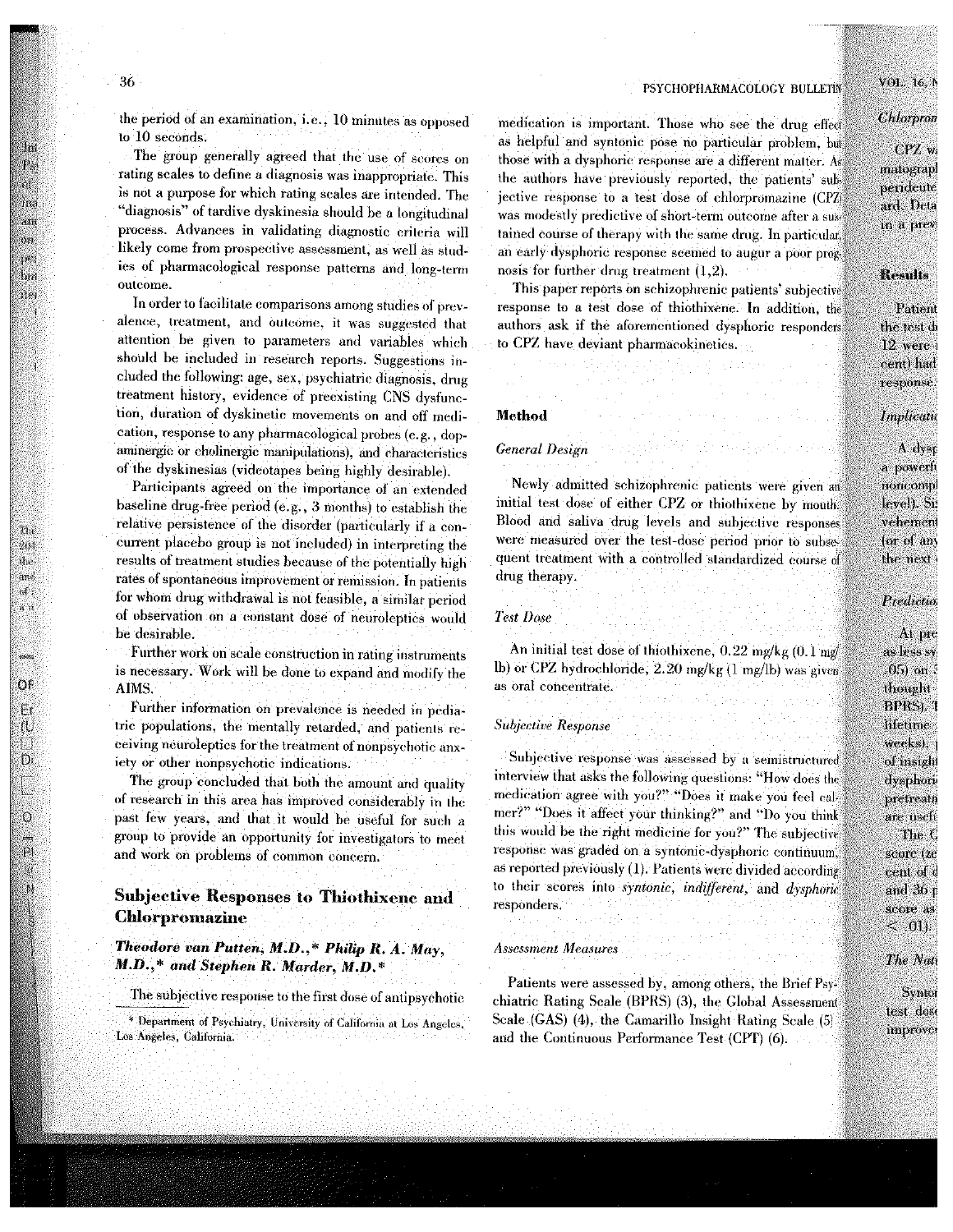### VOL. 16, NO. 3, 1980

#### Chlorpromazine Assav . .

CPZ was estimated in plasma and saliva by gas chromatography-mass spectrometry (GCMS), using N, iv-bisperideuteromethyl  $CPZ({}^{2}H_{6}]-CPZ$ ) as an internal standard. Details of the collection and assay methods are given in a previous publication (7).

### Results

Patients varied widely in their subjective response to the test dose. Of the 63 patients who received thiothixene, 12 were noncommital, 6 were inaccessible, 31 (49 perhad a syntonic, and 14 (22 percent) had a dysphoric. response.

### Implications of Dysphoric Response

A dysphoric response to a test dose of thiothixene was a powerful and statistically significant predictor of early noncompliance (Chi-square significant at the  $p < .001$ level). Six of the 14 patients who had a dysphoric response . refused to take another dose of thiolhixene for of any other antipsychotic drug), no matter how small the next dose offered.

### Prediction of Dysphoric Response

At pretreatment, the dysphoric responders were rated as less symptomatic than the syntonic responders (p  $\leq .01$ on 5 of the 22 physician's measures (GAS, unusual thought content, blunted affect, disorientation, total  $BPRS$ ). There were no differences in age (30 vs. 35 years), lifetime length of psychotic symptoms  $(341 \text{ vs. } 264)$ weeks), paranoid diagnosis  $(51 \text{ vs. } 52 \text{ percent})$ , or level of insight. The authors conclude that although, in general, dysphoric responders were somewhat less symptomatic at pretreatment, the overlap is such that only the extremes are useful for prediction in the individual case.

. CPT was the most powerful predictor. A perfect score (zero errors of omission) correctly identified 82 percent of dysphoric responders, but 22 percent of syntonic 36 percent of noncommittal responders had a perfect score as well. (Overall Chi-square  $= 11.27$ , df  $= 2$ ; p  $\leq .01$ ).

### The Nature of Subjective Response

Syntonic responders, at 4 and 24 hours after their first dose of thiothixene, already tended to describe an improvement in thought disorder or mood. Some examples are: "It's easier to concentrate on. one thought," "I don't feel threatened anymore," "It brings my mind into focus," "lean cope with the voices better," Dysphoric responders, on the other hand, experienced the drug effect quite differently, Some examples are: "It makes everything slower," "It make me feel down," "It takes away motivation," "I can't think straight," "It makes me uptight," and one likened it to a "bad acid trip." Indeed, some dysphoric responders, although cooperative and calm to start with. .actually panicked and became objectively more disorganized several hours after the first dose.

#### *Mechanisms of Dysphoric;Response*

Dysphoric responders experienced significantly more extrapyramidal symptoms (EPS)-notably akathisia-during the 24 hours after their first dose. Of dysphoric responders, 64 percent experienced akathisia as opposed to 17 percent of syntonic and 17 percent noncommittal responders (Chi-square = 11.67,  $df = 2$ ;  $p < .001$ ).

### *The Meaning and Significance of EPS*

The fact that some syntonic responders also experienced EPS suggests that much may depend, as Sarwer-Foner has suggested (8), on the emotional meaning and significance that a side effect has for the individual patient, The six syntonic responders who had EPS regarded them as bothersome or annoying, but the dysphoric responders found EPS intolerable-an assault on their personality. For the dysphoric responder, side effects (usually an akathisialike state) became the central drug experience.

### *Subjectioe Response to C[iZ·~nd Plasma Leoel :*

In the Figure, the logs of plasma and saliva CPZ are plotted against time for the dysphoric, indifferent, and syntonic responders. There does not appear to be any obvious relationship between subjective response and either blood or saliva levels. Certainly the dysphoric responders did not have higher blood or sativa levels than syntonic or indifferent responders; nor did they have differently shaped curves. Pearsonian correlations of subjective response at 4 and 24 hours with their respective plasma and saliva levels (whether raw or logarithmic) were not statistically significant.

Whatever the reason for dysphoric responses to CPZ, pharmacokinetics did not supply the answer.